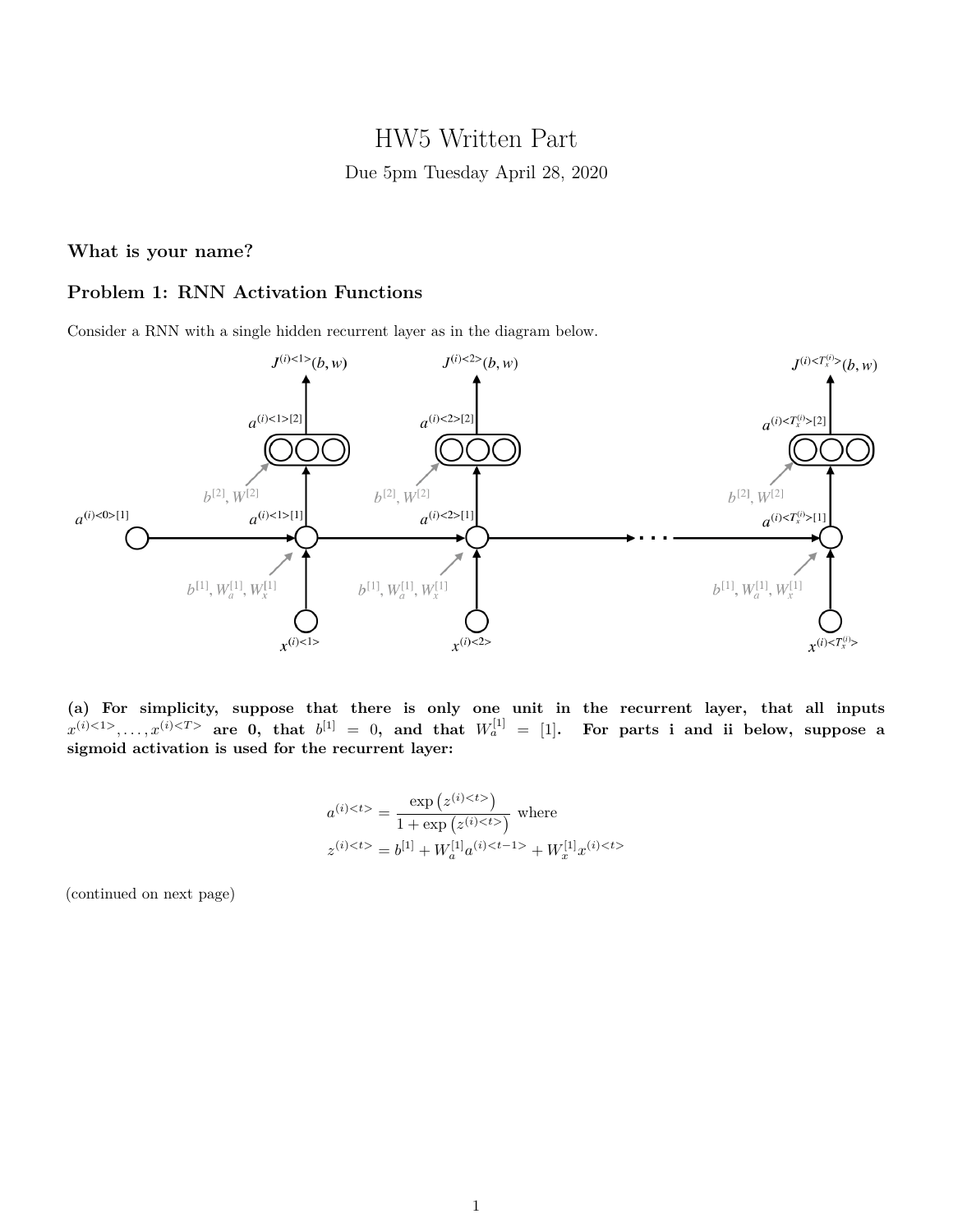i. Find  $\frac{\partial a^{(i) < t>}{\partial a^{(i) < t-1>}$ , If you prefer, you can do this in two steps, first finding  $\frac{\partial a^{(i) < t>}{\partial a^{(i) < t>}}}{\partial a^{(i) < t>}}$ .

ii. Recall that the recurrent layer is initialized with  $a^{(i) < 0>} = 0$ . For long sequences (imagine  $T \to \infty$ , **though you don't need to take a formal limit), will this network tend to suffer from vanishing gradients, exploding gradients, or neither? You can justify your answer in a sentence or two.**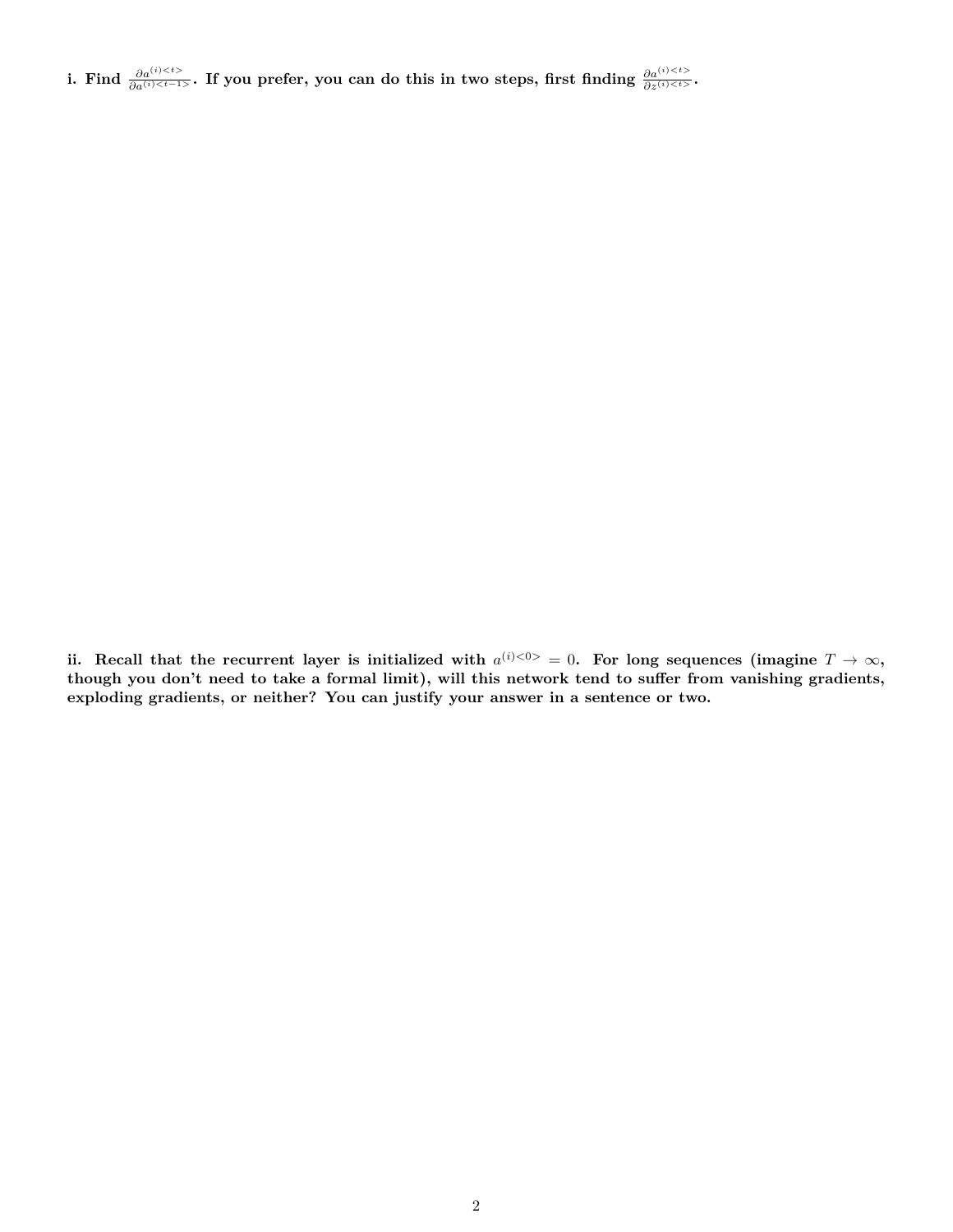**(b) For simplicity, suppose that there is only one unit in the recurrent layer, that all inputs**  $x^{(i) < 1>}, \ldots, x^{(i) < T>}$  are 0, that  $b^{[1]} = 0$ , and that  $W_a^{[1]} = [1]$ . For parts i and ii below, suppose a **sigmoid activation is used for the recurrent layer:**

$$
a^{(i) < t>} = \frac{\exp (2z^{(i) < t>}) - 1}{\exp (2z^{(i) < t>}) + 1}
$$
 where  

$$
z^{(i) < t>} = b^{[1]} + W_a^{[1]} a^{(i) < t-1>} + W_x^{[1]} x^{(i) < t>}
$$

i. Find  $\frac{\partial a^{(i) < t>}{\partial a^{(i) < t-1>}$ . If you prefer, you can do this in two steps, first finding  $\frac{\partial a^{(i) < t>}{\partial a^{(i) < t>}}}{\partial a^{(i) < t>}}$ .

ii. Recall that the recurrent layer is initialized with  $a^{(i) < 0>} = 0$ . For long sequences (imagine  $T \to \infty$ , **though you don't need to take a formal limit), will this network tend to suffer from vanishing gradients, exploding gradients, or neither? You can justify your answer in a sentence or two.**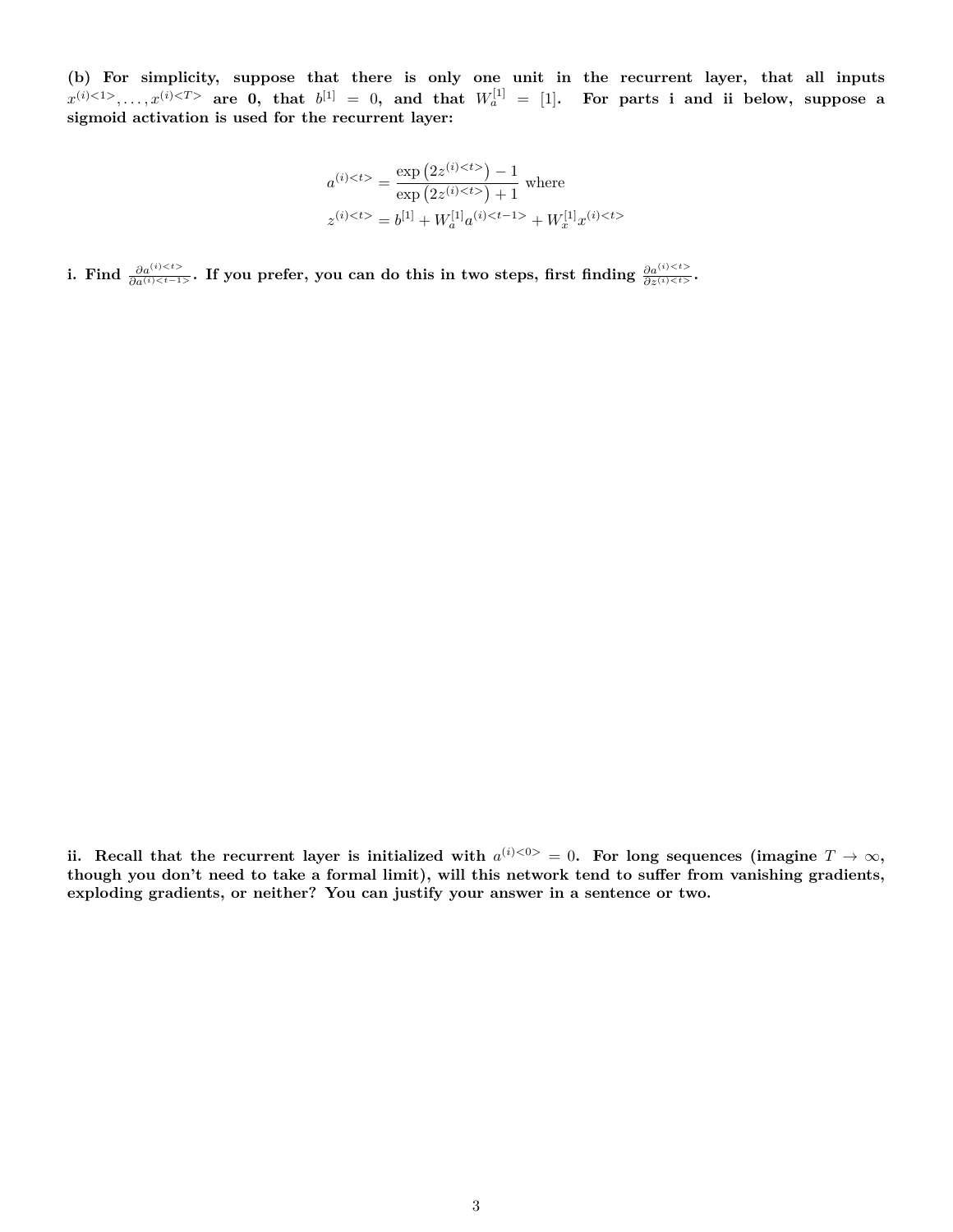# **Problem 2: CNN dimensions**

Consider a CNN architecture with the following specification:

- Input layer: an image of shape  $128 \times 128 \times 3$
- Convolutional layer: 10 filters each of shape  $3 \times 3 \times 3$ , padding 0, stride 1
- Max pooling layer:  $2 \times 2$  window, padding 0, stride 2

### **(a) How many parameters are there in each layer?**

- Convolutional layer:
- Max pooling layer:

#### **(b) What are the dimensions (shape) of the activation outputs for each layer?**

- Convolutional layer:
- Max pooling layer:

**(c) Suppose you wanted to use "same" padding so that the convolutional layer's output volume was the same as the input layer volume. How much padding would you use?**

**(d) What are the width and height of the effective receptive field of one unit in the output from the max pooling layer?**